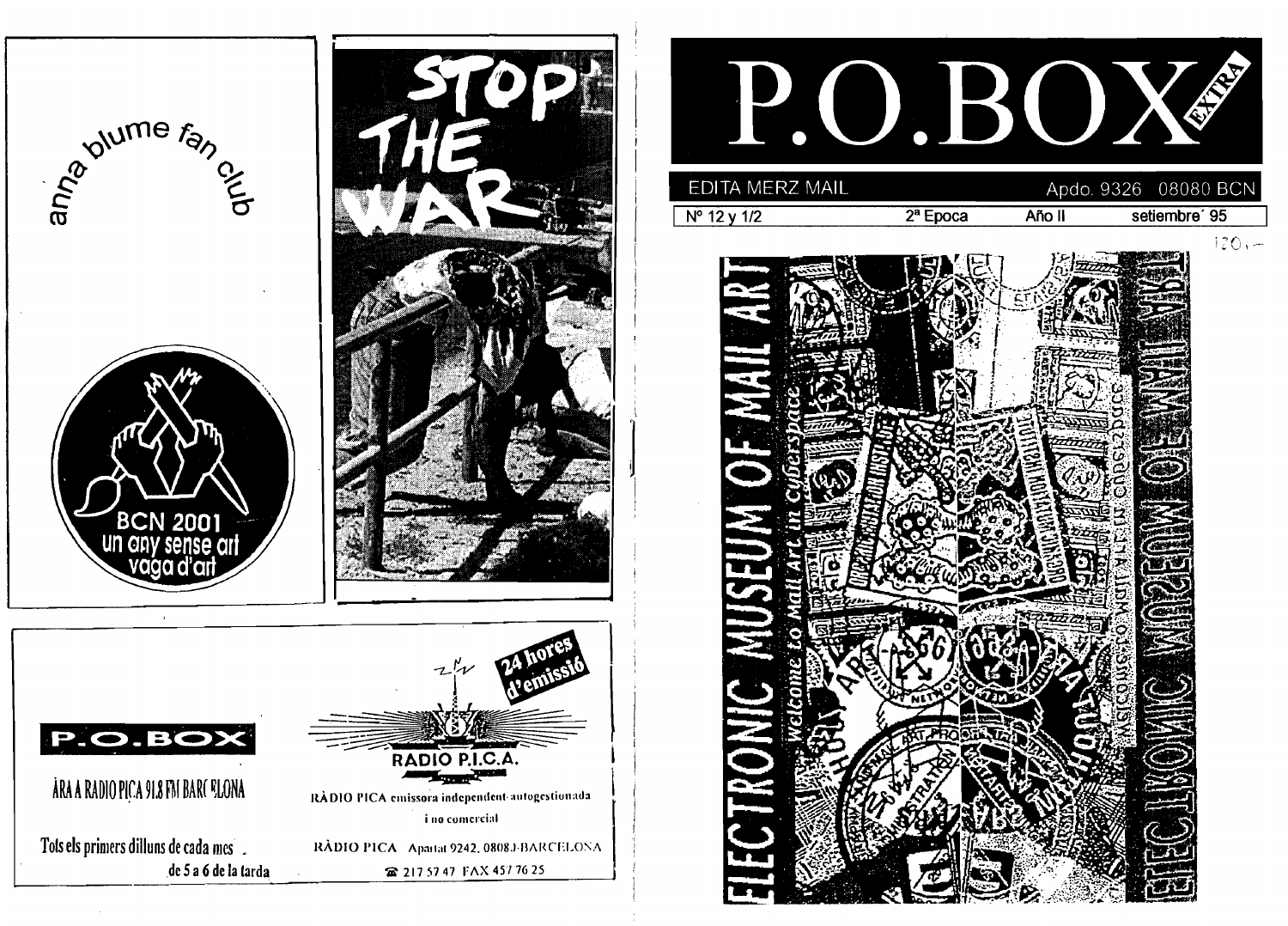## EDITORIAL

Toda la información recogida en estas páginas ha sido extraida via Internet del Electronic Museum of Mail **Art,** ver en estas mismas páginas las formas de acceso, como la información es totalmente gratuita, en el caso de hayas comprado este P.O.BOX solo estás pagando el precio de coste de las copias.

Para dirigirse via postal al EMMA, escribir a: Cracke rjack Kid \* P.O.Box **978** \* Hanover \* **NH 903755 USA** 



Merz Mail

## Welcome to Electronic Museum of Mail Art (EMMA)

Welcome visitors to EMMA, The Electronic Museum of Mail Art. Your guide and director at EMMA is Chuck Welch a.k.a. Crackerjack Kid. EMMA is mail art's first electronic mailbox museum where the address is the art, the web is your key, and admission is free. The nonprofit credo at EMMA is: You don't make a living out of mail art, you make an art out of iiving. Objectives at EMMA are: 1) introduce the electronic and (snail) mail art communities to one another; 2) develop the concept of emailart; 3) Encourage emailart interactivity through visitations into EMMA's rooms, gaileries, and iibrary; **4)** promote irnage exchange. EMMA's objectives reflect ongoing efforts to netlink online and offline mail art communities through the Networker Telenetlink 1995.

EMMA encourages you to browse through its interactive galleries and rooms. Lost? Begin at the Information Center and browse through EMMA's Directory. Here you'll tind the Emailart Directorv which iists current addresses of oniine emaiiartists. Now take time to meet your guide Crackeriack Kid. The kid will lead you to the EMMA Library where you can read emailart zines such as the current issue of *Netshaker Online*, or browse through the contents of *Eiernal Network: A Mail Art Anthology*. If you wish to view the current emailart exhibition instead, enter the Emailart Gallery or enter "Cyberstamps," mail art's first World Wide Web invitational exhibition sheduled to appear in the Artistamp Gallery.

By now you **will** be ready to connect witli the emailart community through your own PC. Don't forget to send your snail mail suggestions to EMMA, PO Box 370, Etna, NH 03750, cmail to Cathryn.L.Welch@dartmouth.edu. Thanks for visiting EMMA and remember, the art is in the mail. **1**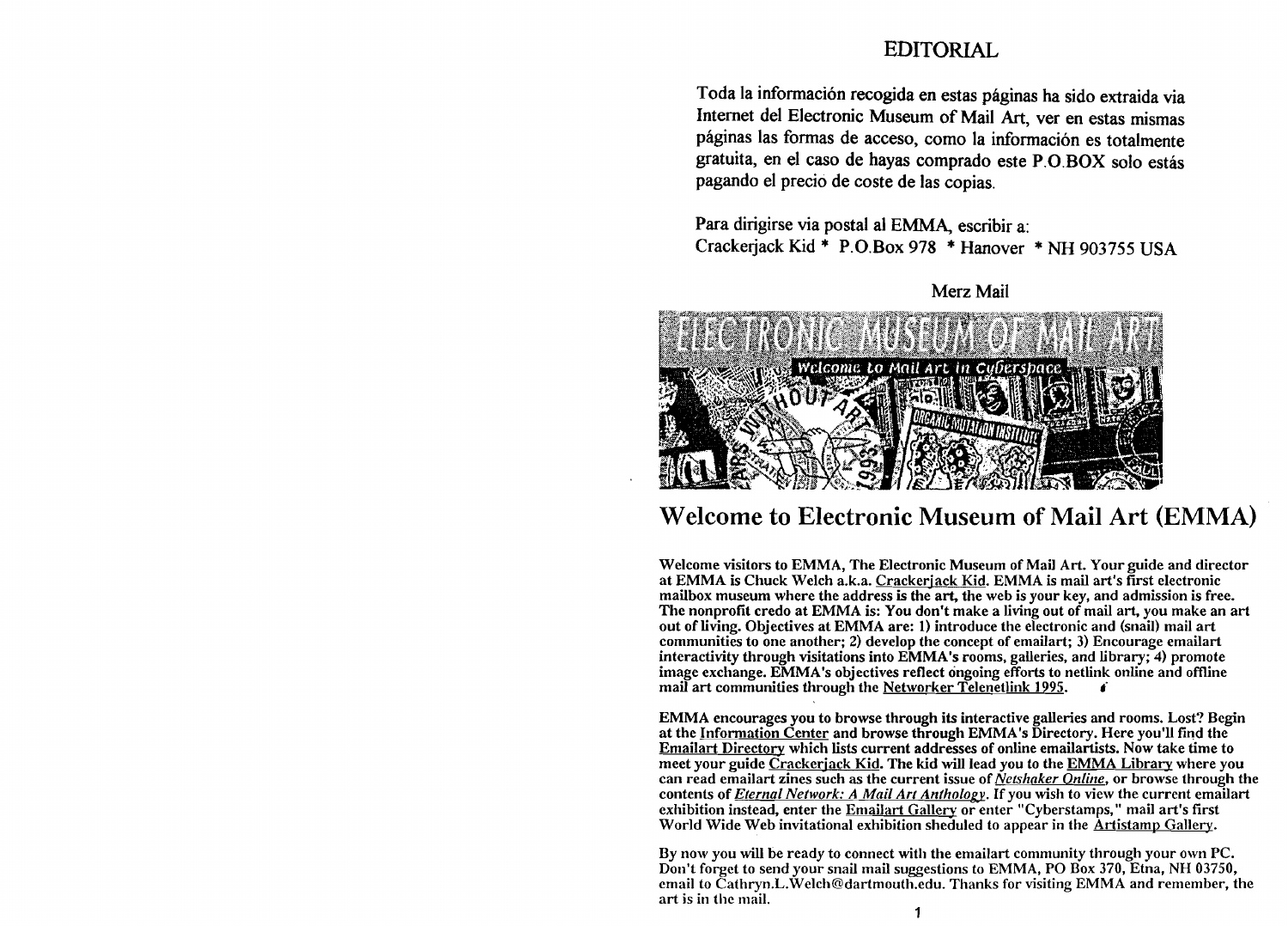

# **Your Guide to EMMA: Crackerjack Kid**

Chuck Welch. othenvise known in the mail art network as the Crackerjack Kid. has been an active participant in the international mail art network since 1978. Welch is a Fulbright recipient (1976) and an **NEA** Hilda Maehling Fellow (1981) who has written extensively about mail **art** *Nefworking Currenfs* was self-published by Welch in 1985 and the book remains a pioneering text about mail *art* subjects. issues. and the evolution of mail artists as networkers. The University of Calgary Press published Welch's editionEtema1 *Nefwork: A Mail* **Arf** *Antholoel* in January 1995. Readers interested in acquiring-this book can write t( *Eternal Network*, PO Box 370, Etna, New Hampshire, 03750-0370.

An active visual artist. Welch continues with special mail art interests in emailart. artiststamps. mail art zines, and the tole of mail artists as networkers. His M.F.A. in Studio Art at Boston Museum School (1987) was centered on the creation of handmade paper sculptures, assemblages. and intaglio prints. Welch has a papemaking studio which he has used since 1983 to create unusual conceptual handmade paper stamps that link paper fiber to commemorative subject matter. An example is Welch'5 *Viemarn Commemorative Stampsheet* . a presentation of dogtags commemorating four of his Vietnam buddies. Plaster molds were created with the actual dogtags, handmade paper was formed in the molds and later were mounted on perforated paper handrnade from Welch's pulverized jungle fatigues.

Current mail art projects include the Networker Telenetlink 1995. Welch's Telenetlink originated in 1991 when it emerged as the first effort to link the mail art and emailart communities on internet. Welch generated and distributed the first emailart lists over internet at the 1991 Sao Paulo Biennial and is continuing this list wiih his Ernailart Directory. Readers interested in learning about the tole of online mail art networkers can reach Chuck Welch's by ernail at Cathryn.L.Welch@dartrnouth.edu. or by snailmail at PO Box 370. Hanover. NH **03755.** 

**Return to EMMA Entrance** 

Read Directory at EMMA's Information Center

Tour the Emailart Gallery

Locate Emailartists in EMMA's Emailart Directory

## Browse Through EMMA's Library

# THE EMMA EMAILART DIRECTORY

In the spring of 1991 Chuck Welch circulated the first emailart listings of mail artists online to electronic journals like "Postmodern Culture" and to internet newsgroups like Artcom, RecArts. Fine, and the Well. The lists were also distributed to 24 major sites in the 1991 International Reflux Project, a project under the direction of Dr. Artur Matuck at Carnegie Mellon University. The original listing of twenty-four emailartists was limited largely to mail artists with BBS' and those few who had access to the internet. The first online mail artists such as Fred Truck, Anna Couey, George Brett, Carl Eugene Loffler, Judy Malloy, and a few others were and are pioneering members of the telematic arts community. Most of the early online mail artists were affiliated in some capacity with educational institutions which allowed these artists inexpensive, direct access to the global internet.

In a period of four years the original Networker Telenetlink emailart listings have grown to the present size here. Much of the growth resulted when all of the commercial online networks such as Compuserve, Genie, America Online, Prodigy, and others finally opened a gateway ramp to internet in **1994.** The **1995** Networker Telenetlink has worked tirelessly to provide commercial onlirie networks access to emailart iistings and to expand the existing community with the help of Honoria, Pete Fischer, Dorothy Harris, and Rubber Bandes. The Electronic Museum of Mail Art is a first concentrated effort to create a emailart home page totally devoted to tlie exploration of emailart and snailmail art and where these two communication forms intersect.

There **wiU** always be a question as to what constitutes online or offline mail art activity since mail art **is** an umbrella network covering numerous communication forms from rubberstamp art to correspondence art and networking. While surfing America Online for mail art interactivity **1** found subject listings for MailArt, Mail **Art,** Art Stamp, Postal **Art,**  Postal Network, and Correspondence Art. Among these listings the America Online rubberstamp community **is** by far **the** largest core group (about 200 individuals) whose activities, whiie not always focused on the role of rubberstamping in mail art, are **still** a group that uses the mailstream as a network community.

Tlie point of what constitutes mail art online is open to aesthetic development in this early stage of global telecommunication via internet. In a general context mail art is about community building, collaboration, and democratic exchange of concepts. The medium of exchange in mail art is the post, but the post or internet will never be the core aesthetc interpretation of emailart. The message will always be the medium of mail art/emailart and the message is THE MESSENGER. This list is in flux and to participate one has only to mail one's name and email address. Whether you are a bona fide mail artist in a traditional "snailmail" context or not is immaterial here.

Emailart lists are constantly in flux. In reviewing two other separate lists of mail artists online I found over thirty errors. Either these individuals were no longer online or their addresses were incorrect. Please inform me of any incorrect listings so this Emailart Directory can be kept accurate and current. Also, we invite you to distribute this list to interested network friends. Send any new eniailart addresses and your queries to Cathryn.L.Welch@dartmouth.edu.

EMMA's EMAILART DIRECTORY Please circulate this emailart listing but always list your source for this information as: From the Emailart Directory, c/o Crackerjack Kid, EMMA

Antonopoulos, Spiros: spiros@well.sf.ca.us Artoposto: Artoposto@aol.com Artsnet: **Suephil@peg.pegasus.oz.au**  kscott, Roy: **100143.100@cornpuserve.ccirn**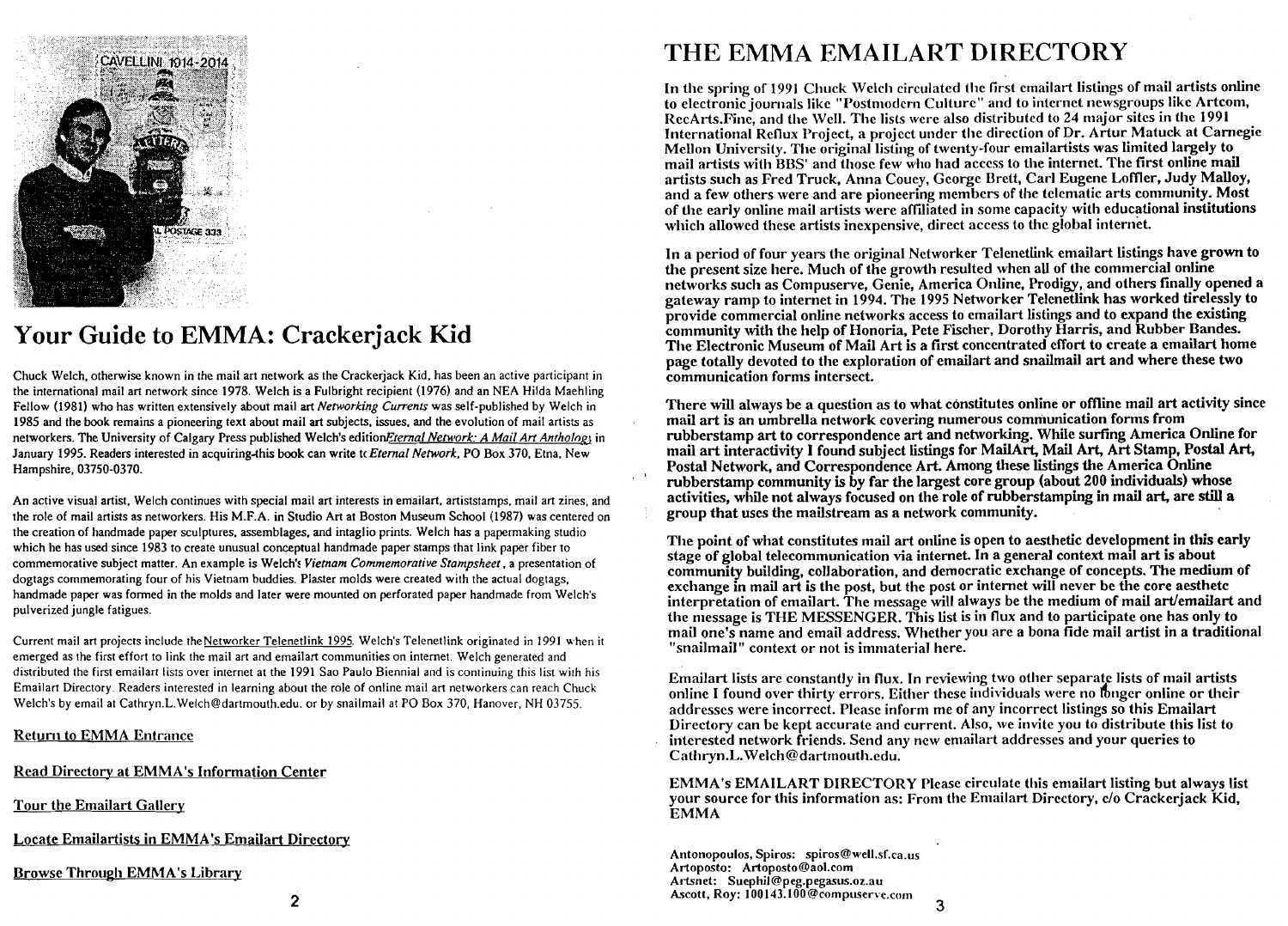Ashworth, Robert: robert@pacificrim.net Ashworth, Robert: http://pacificrim.net/~robert/ashworth.html Avery, David: dla@bga.com Bagato, Jeff: MB29@aol.com Banco de Ideas: ideasz@tinored.cu Beanis, Mary: mary@art.niu.edu Bell, Lillian: abell@linfíeld.edu Bennett, John: **jbennelt@magnus.acs.ohio-state.edu**  Blackburn, Tim alias Zeletics: Zetetics@aol.com Bleus, Guy: gb@pophost.eunet.be Board, Mykel: ex243@cleveland.freenet.edu Bondi, J.: j.bondi@genie.geis.com Breland. Bruce (DAX Group): 73004.2772@compuserve.com Brett, George: ecsvax!ghb@uncecs.edu, or George.Brett@CNIDH.org Brooks, Steven: ATX@dsn.com Brown, Bob: **bbrown@pepvax.pepperdine.edu**  Bunting, Heath: heath@cybercafe.org Burning Press: **au462@cleveland.Freenet.edu**  Burr, Ronald: burrron@u.washington.edu Campbell. Kim: kimbaQspagmumps.com Cardell, Mikael: cardell@lysator.liu.se Carroll: ccarroll@hdscssc.af.mil Cohen, Joel a.k.a. Ragged Edge Press: stickrdude@aol.com Cole. David: dcole@msusl.msus.edu Couey, Anna: couey@wellsf.ca.us Crackerjack Kid, ed. "Netshaker Online": **Cathryn.L.Welch@dartmouth.edu**  Cramer, Florian: cantsin@fub46.zedat.fu-berlin.de Crash Network: crash@barn.com Daniel Plunkett, ed. of "ND Magazine": Plunkett@nd.org Darren: darren@epic.co.uk DeMarco, Joe: marco@cinenet.net Dodge. Chris: cdodge@hennepin.lib.mn.us Drakc, Luigi Bob: **au462@cleveland.freenet.edu**  Duncombe, Stephen: SRDGC@cunyvm.cuny.edu Dungan, Mark: mdungan@pauIspu.edu Eastman, Carol: CEASTON@vax.clarku.edu FaGaGaGa a.k.a. Mark Corroto ae705@yfn.ysu.edu Felter, James Warren: jfelter@direct.ca Ficus Strangulensis: **far@medinah.atc.ucarb.com**  Fischer, Pete: hatfield@indirect.com Fowler, John: (See "Grist On-Line" for WWW site) fowler@mindvox.phantom.com Frank, Joachim: joachim@tethys.ph.albany.edu Francois, Charles: charfra@mail.interpac.be Friedman, Ken: ken.friedman@bi.no Gale. Bob: **london@bitstream.mpls.mn.us**  Golcliert, Rainer: r.golchert@abs.swb.de Goldman, Batya: mkuntz@aol.com Gomez-Perales, Juan L.: perales@vax2.concordia.ca Great Art: GreatArt@aol.com Green Brigades: zielbryg@gn.apc.org Grist On-Line, John Fowler, editor: http://www.phantom.com/~grist Grush, Byron: byron@art.niu.edu (See also Byron's website) Guerrero, Mauricio: mgart@hp900al.uam.mx Halushka, Rhonda.: r.halushka@genie.geis.com, or rhoz@sna.com Hopkins, John: hopkins@ismennt.is IIonoria: **honoria@cc\rf.cc.utexas.edu**  Hunter, Conrad: c-hunter@xart.com lolzner, Dan: dan@appres.coni  $ISEA: is ea$ @uiah.fi lverson, Lisa: TmplGrl@aol.coni Jansscn, Ruud: tam@dds.nl Johnl: johnl@ora.com Jones, S.T.: S.T.Jones@ecs.soton.ac.uk Kac, Edouardo: ekacl @pop.uky.edu Lara, Mario: mlara@netcom.com Leslie, Scott: Scott-Leslie@BanffCentre.AB.CA Loeffler, Carl Eugene: artcomtv@well.sf.ca.us 4

Lukanuski. Mary: **IYW~MXL@MVS.OAC.UCLA.EDU**  Malloy, Judy: jmalloy@well.sf.ca.us hlann, Jeff: **iintacc!mann@cs.toronto.edu**  Mawtus, Mark: **spector@mawtus.demon.co.uk**  Metcalf, Dick: roteod@halcyon.com Michael: stampr@aol.com Miclial, Suran: suran@cvt.stuba.sk Milliken, Uncle Don: DPMILLIKEN@amherst.edu MJHSDR: **MJHSDR@wvnvaxa.wvnet.edu**  Morse, Deana: Morsed@gvsu.edu Muns. Raleigh Pope: SRCMUNS@UMSLVMA.UMSL.EDU Oaks, David (Whole Earth Review):chrp@efn.org Owens, Ashley Parker: soapbox@well.sf.ca.us Padin, Clemente: (temporary email address) juanra@cliasque.apc.org Panman a.k.a. Mark Bloch : markb@echonyc.com Pas de Chance: ian@interlog.com Pattillo, Gary: (Zine Network Exchange) gary@well.com Paulussen, Hans: hpa@elv.fundp.ac.be Pearson, Robert: telical@eskimo.com Permeable Press: bcclark@igc.apc.org Phillips, Chris: squim22@xmission.xmission.com Plunkett, Daniel: Plunkett@nd.org Pore, Jerod: jerod23@well.sf.ca.us ("FactSheet Five Electric") Porter, C.T.: ctporter@mercury.interpath.net Porter. Mitchell: Mitchell.Porter@lambada.oit.unc.edu Powell, Alan: **powellaw@astro.ocis.temple.edu**  Powell, Elaine: powee@ruby.ils.unc.edu Prado, Gilbertto: gprado@covax.unicamp.br Prieto, Luis: Luisp@starwave.com Prophet: mcelroy@ucsuc.colorado.edu Purps: **HailOtis@socpsy.sci.fau.edu**  Queen B. of Pego Pego: queen.b@genie.geis.com Rau, Michelle: mirau@wellsf.ca.us Raymond: Raymon2048@aol.com Reverend Tin-Ear: revtinear@aol.com Richards. Kymberleigh: Kymmer@xconn.com Ricker, David: 72770.1542@compuserve.com Rolik, Chris: retro@hooked.net Romensko, Jim: **obscure@csd4.csd.uwni.edu**  Rose, Mark: mrose@halcyon.com Rosenblatt. Margie: mbr@umdS.urnd.edu Rosenblatt, Shulamb: 71064.3401 @compuserve.com Rus: rus@bga.com Rutkovsky, Paul: prutkov@maiier.fsu.edu Sagall, Richard: Rich24@aol.com Schloss, Arleen: atel@panix.com Sclionian. Stephanie: uholipost@zNET.com. or uliohposto@aol.com Selby, Spencer: selby@slip.net Sheets, Lisa: 74103.711@compuserve.com Siemens, A: asiemensl @genie.geis.coni **i**  Smith, Chris: smitty@world.std.com Spector, Mark: spector@mawtus.demon.co.uk Speranza, Carolyn: speranza@oberon.ckp.edu Stampo: stampo@genie.geis.com Stampophyl: Stampophyi@aol.com Stewart, Michael: mcintyre@io.com Stone, Carl: cstone@netcom.com Strauss, Lee: moonmam@aol.com Street Beat Quarterly: ah151 **@freenet.lisc.colorado.edu**  Sunimers, Rod: rodvec@xs4all.nl Tini/Arts Revolution: wood3i28@utdallas.edu Toast Postes: rednuht@scn.org Van Baerle, Susan: sue@arclione.tamu.edu Van Nouhuys, Caius: caius@well.sf.ca.us Voss. Eric: **Jos.vari.Wiiikel@let.uva.nl**  We Press: CF2785@ALBNYVMS.BITNET We Press: CF2785@ALBNYVMS.BITNET<br>Wilbur, Shawn a.k.a. "bookish": swilbur@andy.bgsu.edu *5*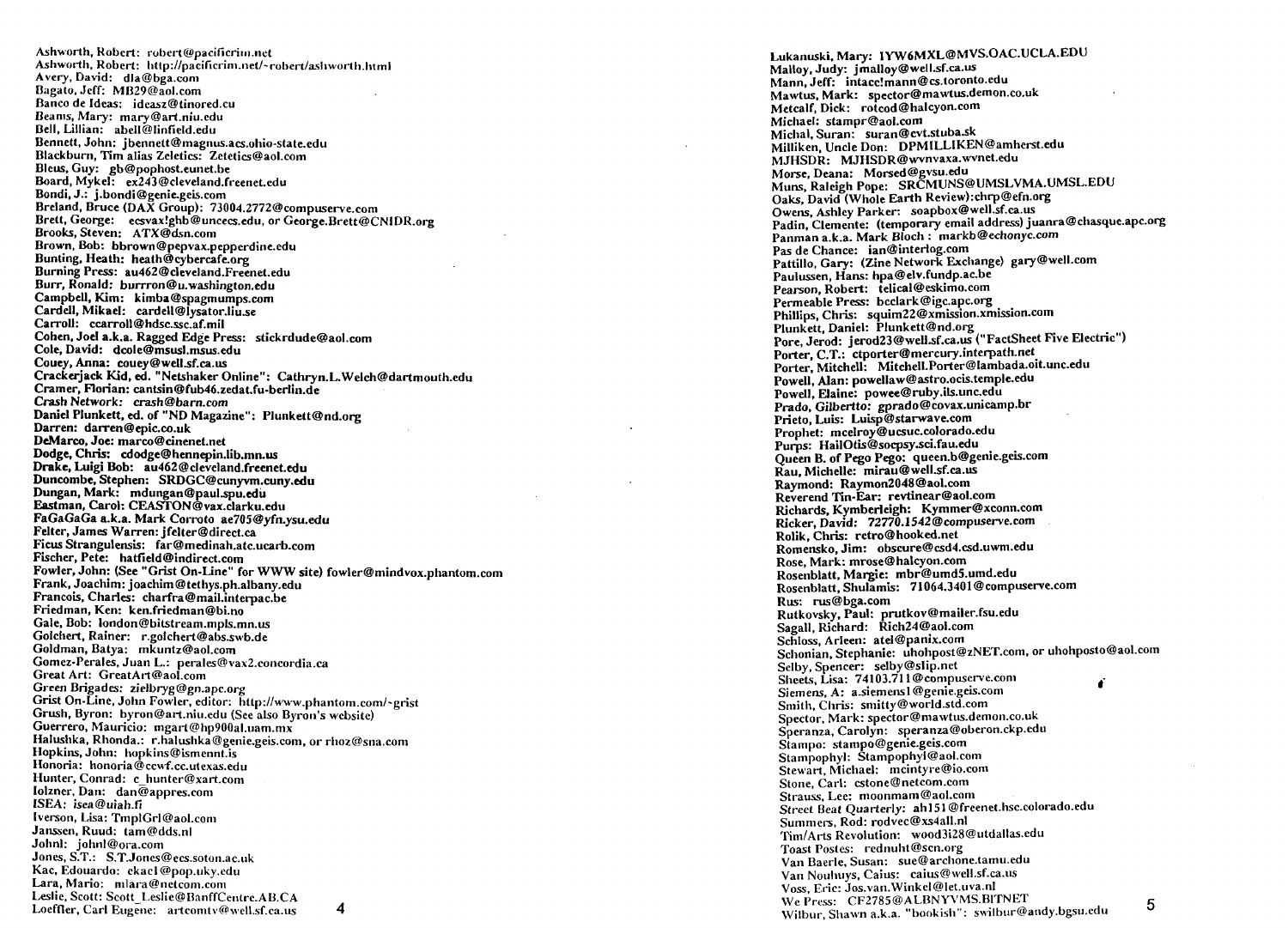## WORLD WIDE WEB SITES RELATED TO MAIL ART

Dada Productions: http://spl.berkley.edu/dada.html Dad@: http://www.kaapeli.fi/~best/dada1.html Fluxus Online: http://anansi.panix.com/fluxus/FluxusText.html Surrealism Server: http//pharmdec.wustl.edu/juju/surr/surrealism.html Neoism; The Seven by Nine Squares: http://fub46.zedat.fu-berlin.de:8080/~cantsin/ Dudley Finds and the Fat City School of Finds Art: http://www.echonyc.com/~hwdarch John Hopkin's Networking Links: http://rvik.ismennt.is/~hopkins/networking.html Mail art exhibition, The Atomic Age Opens: American Culture Confronts the Atomic Bomb (Deadline: July Futurism: Joe De Marco and Bill Gaglione; http://pharmdec.wustl.edu/juju/surr/futurism/FUT-MENU.htm Situationism: http://www.access.digex.net/~spud/SI/si.html Mark Bloch's new website (An illustrated biography of Ray Johnson) http://www.echonyc.com/~panman Byron Grush's website with emailart postcards: http://laotzu.art.niu.edu/~byron/grush.html

Emailart Directory listings were last revised: August 15, 1995

## **ARTISTAMP GALLERY**

Presents Mail Art's First Online Mail Art Show

## CYBERSTAMPS: ARTISTAMPS IN CYBERSPACE

Deadline: November 1, 1995. Work Size: Exactly 1 1/2" wide by 2" length. No Fees. Theme: Cyberstamps. All work in Color, preferably bold design, text must be bold. No rejections (except imposed deadline). No work returned. Will accept all mail art and emailart cyberstamps. If sending via email, encode visual images in GIF Format Only and send to: (Cathryn.L.Welch@dartmouth). Via snail mail send stampwork to: Cyberstamps, PO Box 370, Etna, NH 03750-0370 Documentation will appear on the World Wide Web. site and server: Dartmouth College. To view exhibition on November 1. 1995. access http://mmm.dartmouth.edu/pages/user/cjkid/ArtistampGallery.

\*Note: Mail Artists needn't own a computer or modem to enter this emailart show. We welcome<br>all. EMMA offers snail mail artists and emailartists its space on the World Wide Web.

## So What's An Artistamp?

Postage stamps by philatelic definition are tiny, codified, functional objects with edition sizes, denominations, adhesives, perforations, cancellations, inks, colors, papers, watermarks, and printed images. These philatelic definitives, revenues, and commemorative stamp issues are authorized by governments, not artists. While some aspects of the philatelic definition apply to stamps issued by artists, it is the realm of imagination that governs the unorthodox, ephemeral aesthetic of artistamps created by mail artists and emailartists.

So What's A Cyberstamp?

A Cyberstamp is an artistamp in cyberspace. If artistamps are faux postage, then cyberstamps are a double-faux parody of artistamps. The cyberstamp can be altered, cancelled, and mailed like an artistamp, albeit electronically. Cyberstamps are metamorphosed by downloading them as hard copy on pregummed paper. This new "cyberstamp" aesthetic is (e)mailart and is predicated by dissolving art standards by merging media-a very mail art kind of thing to do. 6

**MILL** 

 $\mathcal{N}[\mathcal{N}_{\text{max}}]=\mathcal{N}_{\text{max}}\left[\mathcal{N}_{\text{max}}\right]$ 

 $\begin{array}{c|c|c|c|c|c} \hline \text{M} & \text{M} & \text{M} & \text{M} & \text{M} & \text{M} \\ \hline \end{array}$ 

## 

#### NETSHAKER ONLINE: MAIL ART CYBERSPACE EZINE

Volume 2, Issue 2, July 7, 1995

#### 

Welcome to"Netshaker," Internet's first mail art cyberspace electronic magazine, or ezine devoted entirely to mail art networking. "Netshaker" is edited by Chuck Welch (aka. Crackeriack Kid) on a semi-regular basis. Created as an off-shoot of Welch's "Netshaker Zine" this free mail art electronic zine came online January 1. 1994 intended then and now to inform and interconnect the worlds of international mail art and Internet's on-line community of artists. Throughout 1995 and beyond, these online issues of "Netshaker" are devoted to the development of a Telenetlink between the mail art and Internet communities. Readers are encouraged to forward free copies of "Netshaker" to BBS "outernets," to Prodigy, Compuserve, America Online and other commercial networks. All queries and contributions may be sent to Cathryn.L.Welch@dartmouth.edu or to PO Box 370, Etna, NH 03750-0370. A hard copy version of "Netshaker" is available by writing to PO Box 370, Etna, NH. Hard copy subscriptions are \$12.00 including postage for one year, or three issues of "Netshaker" (whichever comes first). All checks are payable in U.S. funds to Chuck Welch.

#### \*\*\*\*\*\*\*\*\*\*\*\*\*\*\*\*\*\*\*\*\*\*\*\*\*\*

Part 1: "Network in Latin America" Clemente Padin

Part 2: "The Electronic Museum of Mail Art" (EMMA)

Part 3: "Cyberstamps" Invitation, Mail Art's 1st World Wide Web Mail Art Show

Part 4: "MailärtFmailärt"

Part 5: "Cyberstamps: A Neologism"

Part 6: "The Networker Telenetlink 1995"

#### \*\*\*\*\*\*\*\*\*\*\*\*\*\*\*\*\*\*\*\*\*\*

Part 1

#### **Editor's Preface to "Network in Latin America"**

The July 3, 1995 issue of Netshaker Online thanks Uruguayan mail artist Clemente Padin for writing "Network in Latin America," an unedited outline of telecommunications art and its evolution in South America. Padin points out important concerns about the availability of computer technology to under-developed countries, and this perception has far reaching social, political, and economic considerations, especially to the working poor. But recent statistics mapping computer sales in some latinoamerican countries is encouraging. Sales of PCs in Chile reached \$175 million, up from \$20 million in 1994. Still, that makes about 3.3 PCs installed for every 100 people. These PC statistics compare with 30 per 100 people in

£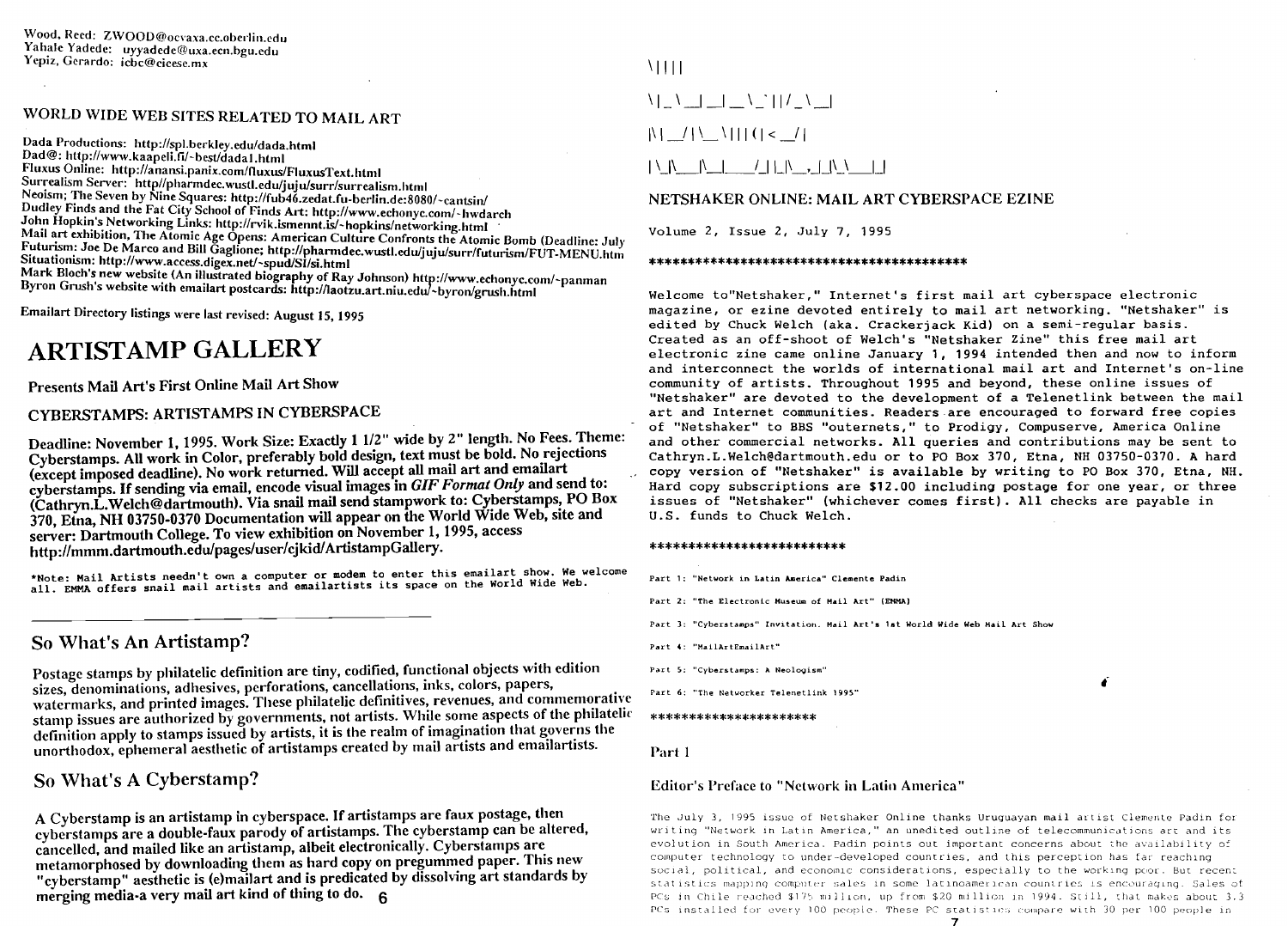the U.S. who owned computers in 1994. In Venezuela and Brazil only one in a hundred people own a PC. Why the huge technological gap in availability?

As in Europe, regulatory communication agencies hold a monopoly on most communications technology. For several years PCs were banned from Brazil but when the large country lifted import restrictions and lowered tariffs. PC sales soared. As Clemente Padin points out. in some Latinoamerican countries the information ghetto is much worse. The personal computer (PC) in South America was nearly nonexistent in the 1980s with the exception of Chile whose free market reforms erased trade barriers that allowed telecommunications technology to roam freely.

Today, there is a PC revolution in Brazil where just three years ago barely any telecommunications technology existed. Interestingly, William Gates, chairman of Microsoft Corporation appeared recently on Brazilian TV calling Brazil's home-banking system "really cool." According to the June 29, 1995 issue of "Wall Street Journal"

Tens of thousands of computer-equipped Brazilians are banking at home - something most Americans don't yet have access to." -- The PC explosion in Brazil illustrates what is happening or starting to happen around the world. Less-developed countries, locked for years out of the technology market because of the high cost, are gaining entry via today's more affordable, more-powerful personal computers and networks. From Poland and Indonesia to Uganda and Bangladesh, PCs are becoming crucial. And throughout the emerging World, sales are sizzling. In Latin America, the personal computer market grew 24% last year to two million units, better than the growth recorded in the  $U.S.$ 

In spite of the Journal's rosy economic outlook, there is an everpresent danger that computer technology will worsen the rate of joblessness in third world countries. If, however, small home-based businesses gain access to communications technology, as it has in Chile and Brazil, new opportunities may cut across the gap between very rich and poor.

Clemente Padin's art has narrowed the gap between the accessibility of art between cultural elites and the public masses. He has taken art into the town center where life and art are merged into a celebration. Similarly, Padin has worked actively in the Networker Telenetlink, leading the way among South American mail artists who are exploring the creative possibilities of cyberspace. It is with great pleasure that "Netshaker Online" presents Clemente Padin, Latinoamerica's prominent performance, video, and mail artist. Hailing from Montevideo, Uruguay, Padin has edited pioneering zines "Los Hueyos del Plata" (1966), "Ovum" (1969), and "Participacion" (1984). Padin has curated numerous mail art exhibitions and performance events in Montevideo, including Latin American Street Art Festival. Clemente Padin can be reached by email at: juanra@chasque.apc.org

#### \*\*\*\*\*\*\*\*\*\*\*\*

#### **Network In Latin America**

#### **Clemente Padin**

Slowly, but surely internet asserts itself all over the world, being every day greater the number of connected people to the web of nets. Latin America is not the exception, from Punta Arenas to Mexicali the entities electronically united in the infoway or superhighway are thousands and thousands, which through the cyberspecial waves reach the most far away corners of the world.

Networks are not only overused by transnational companies that in such a way enlarge their field of action - and consequently their power - but also, by the most unthinkable institutions like the Zapatists Army of Chiapas, who would attempt against that power pursuing a more righteous distribution of properties.

In spite of the little time of development (in Latin America the first electronic communications were carried out in the last few years, in Uruguay it was in August 1994), we shall not remain outside the "global village" and we shall be integrated, though we feel sorry for it, to the world economy and, definitely, to the "international style", that unpainted panel of values and cultures.

When an advance or a discovery occurs in any of the areas of human knowledge or technique,

changes and alterations also happen in the other areas, including the artistic one. So, it has obviously influenced mail art that, before any other consideration, gives priority to communication and interchange. In such a way, that the conjunction of the habitual means of communicaiton - nowadays the postal service, the faxsimile and the electronic mail - has given origin to network, denomination that would give account of these advances and, consequently, of the form of artistic expression that makes possible the creative interaction or networking. These tendencies are consolidated when, in Latin America. towards 1991, within the frame of the 21st Biennal of Sao Paulo, Brazil, the "Reflux Network Project" (project of net of communicators to distance via electronics) was carried out through mediation of the curator of the Biennal, Mr. Arthur Matuck, a system of telecommunication connected to 24 nodes or bases located in university art departments, artistic investigation centers and artists connected to internet pertaining to fourteen countries

Another consecrating event in this brief historical development is constituted by the Networker Telenetlink Project organized by Crackerjack Kid (Chuck Welch) in relation to "Reflux Network Project" and the "Decentralized World Wide Networker Congresses (NC92). In this Congress bases of storage and distribution of information were established and, at the same time, the table of electronic conferences was conformed, where the new role of the artists was actively discussed in the light of the latest technological advances of the moment. Precisely, the latino-american base or "Latin American Netlink" was established in Uruguay, since when the information and the most important papers of the Congress have been translated, as well as, all networkers of the region have been recycled through a monthly bulletin, edited in Spanish, and, finally, we assisted in the organization of the "Networker Telenetlink 1995" in charge of the already quoted Crackerjack Kid, with the express objectives of knowledge and exploration of the telematic media, the development of the local and/or global communities of communication, the interchange of information referred to arts, the meetings of mail art and the telematic arts through the internet in their different forms, the relation among the electronic files, the experimentation with telematic technologies, fax, interactive exhibitions, etc.

For many artists of the Third World, as well as for many of the developing countries, to talk of acceding to the new media is discouraging. In the first palce, because as an expressive means the possibilities are minor (not only different) than that of mail art or faxsimile. When the employment of scanner technology becomes possible or when images (quiet or in movement) and sounds can be transmitted, the situation will change, without any doubt. But, for the moment, only text and some special configurations transmitted, due to the use of different kinds of scattered letters on the space of the page: also, hardly some experiences with mail and faxsimile, playing with their different speeds.

In the second place, due to price, and we are not referring to costs of transmission and reception of messages, via email, that happen to be cheaper than mail or faxsimile, but the cost of instrumentation, ie. the cost of computers, the printer, the telephone, modem, etc.. to which we have to add the cost of the monthly affiliation with the institutions that will connect us to the internet.

In the third and last place we must situate the ethic-political implications. Mainly, the technologism that makes us suffer the unequal commercail development (which in the decade of the sixties was called "cultural imperialism"). On the one hand, they impose upon us the merchandise, the computer and the connection to the world net (under penalty of never getting out of pre-modernism) and, on the other hand, they impose of us the rules for their use, ie. only an exclusive means of accumulation and ordering of data and, in a very little measure, only the creation of educational programs. The access to programs or data and advanced information is forbidden to us. On the other hand, the organization that gives connection to the nodes or bases in all the world is located in the United States, we are referring to the National Science Foundation, that though only occupied in intermediating among the useres, it is not exempt from being intervened by power in the future.

But these limitations are not decisive, although they could be considered as another gear in the wheel of the economic and political dependence. On the other side, they favour productive relationships by promoting major and more extended developments in all areas of the human occupation.

Networking generated in the nets and circuits organized in open horizontal structures assures its multidirectional decentralized nature. It is, therefore, intrinsically democratical and it has arisen in the arts of our epoche, not only because impels the scientific advances in the field of the communicaiton, but because it also expresses the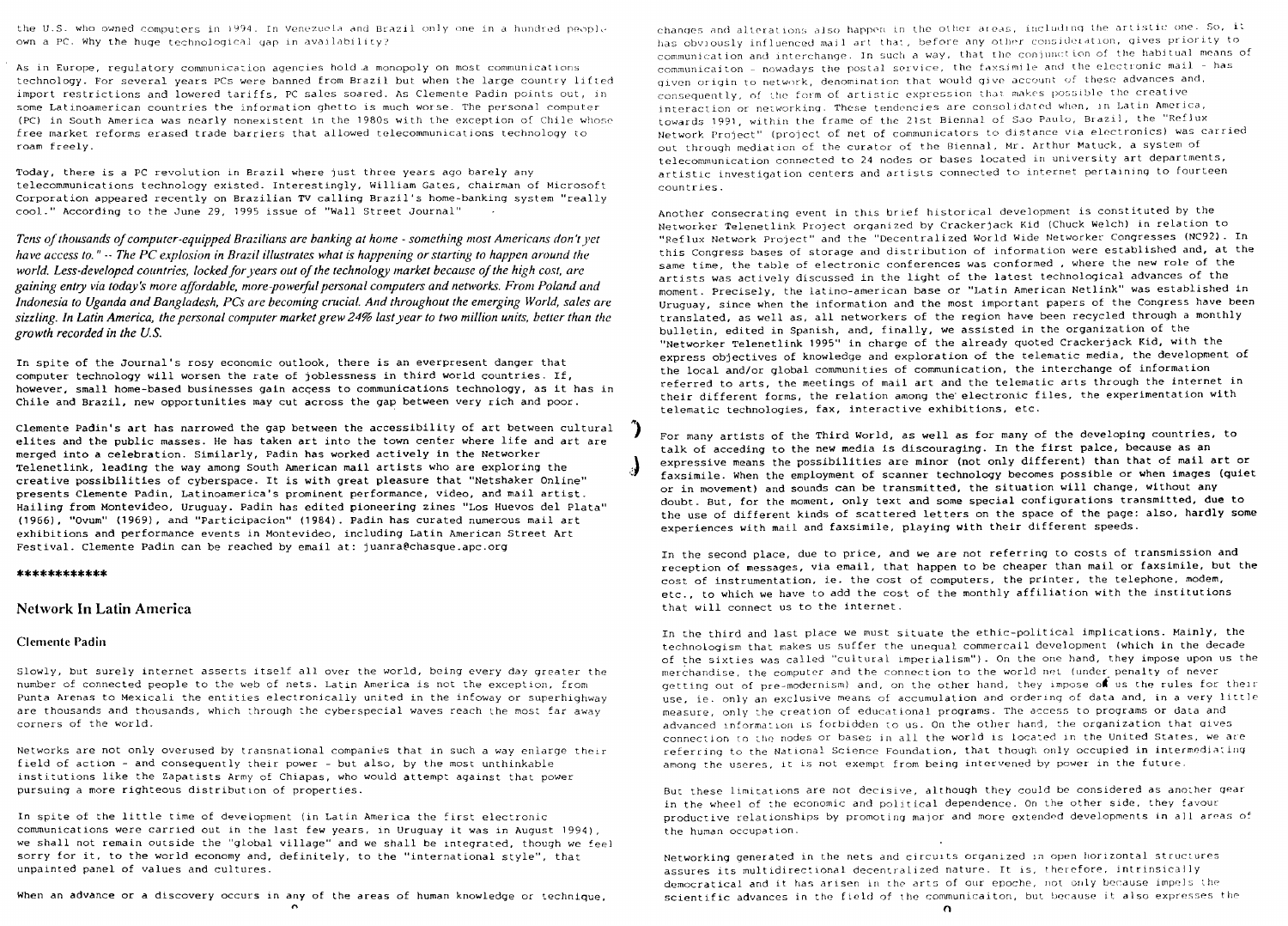olerance and cultural sultiplicity without forgeting the peculiarities each one, of each hetworker in the net, ie. the respect to the others wihin a climate of generous interaction that does leave aside the legitimate demands for a plentiful life, full of creative a qualificance

For Crackeriack Kid and his "Netshaker Online"

Latinoamerican Email Addresses:

Banco de deas Z (Cuba): ideasz@tinored.cu Arthur Matuck (Brazil): am4q+@andrew.cmu.edu Mauricio Guerrero (Mexico): mgart@hp9000al.usm.mx Gilbertto Prado (Brasil): gprado@covax.unicamp.br Gerardo Yepiz (Mexico): icbc@cicese.mx

#### \*\*\*\*\*\*\*\*\*\*\*\*\*\*\*\*\*\*\*\*\*

Part 2 The Electronic Museum of Mail Art (EMMA)

In March 1995, The Electronic Museum of Mail Art became the World Wide Web's first website devoted entirely to the exploration of mail art in cyberspace. More an electronic mailbox than a museum, EMMA plays parody jests at established systems. Objectives are: 1) introduce the electronic and (snail) mail art communities to one another; 2) develop the concept of emailart; 3) Encourage emailart interactivity through visitations into EMMA's rooms, galleries, and library: 4) promote image exchange: 5) Present emailart exhibitions. Some of EMMA's spaces include:

The Emailart Gallery http://mmm.dartmouth.edu/pages/user/cjkid/EmailartGallery

The EMMA Library http://mmm.dartmouth.edu/pages/user/cjkid/EMMAlibrary

The Emailart Directory http://mmm.dartmouth.edu/pages/user/cjkid/EmailartDirectory

The Artistamp Gallery http://mmm.dartmouth.edu/pages/user/cjkid/ArtistampGallery

NOW SHOWING IN THE EMAILART GALLERY: "A Tribute to Ray Johnson"

NOW SHOWING IN THE ARTISTAMP GALLERY: "Cyberstamps"

#### \*\*\*\*\*\*\*\*\*\*\*\*\*\*\*\*\*\*\*\*\*\*\*\*\*\*

#### **PART 3 "Cyberstamps" Mail Art's First World Wide Web Mail Art Show**

Here's your opportunity to become part of the new media realm of cyberstamps. The Artistamp Gallery website (http://mmm.dartmouth.edu/pages/user/cjkid/ArtistampGallery) at Dartmouth College is hosting a mail art show. Theme is "cyberstamps" Deadline: November 1, 1995. Work Size: Exactly 1 1/2" wide by 2" length. No Fees. All work in color, preferably bold design. Text must be bold. No rejections (except imposed deadline) No work returned. Will accept all mail art and emailart cyberstamps. NO, YOU DON'T HAVE TO OWN A PC TO PARTICIPATE. If sending via email, encode visual images in GIF Format Only and send to:

(Cathryn.L.Welch@dartmouth.edu). If sending via snail mail address to: Cyberstamps, PO Box 370, Etna, NH 03750-0370, Documentation will appear on the World Wide Web.

#### \*\*\*\*\*\*\*\*\*\*\*\*\*\*\*\*\*\*\*\*

PART 4: "MailArtEmailArt"

**1st State:** Is statelessness

 $2ndSt:$ statelessness in cyberspace

3rdSt: state of CyberNETics There are no control processes no copyrights

4thSt: Perceive parallel infoflows imagine flux between mailstream and cyberflow

5thSt: infoflow is perpetual evolution is everchangeable is interchangable like intermedia the spaces between media are inner formless like mailstreams flooding mail art merged with e mail as emailart **as** networking currents infoflow

6thSt: emailart (e & acute; mal& acute; ärt) n. a. electronic

mail art automatically passed through computer networks and/or via modems over common-carrier lines. Contrast snail-mail, paper-net, voice-net, 2, vt. To send electronic mail art. 3. OED listing as "embossed (with a raised pattern) or arranged in a network." 4. 1480 A.D. email usage: A word derived from French "emmailleure"

 $11$ 

Á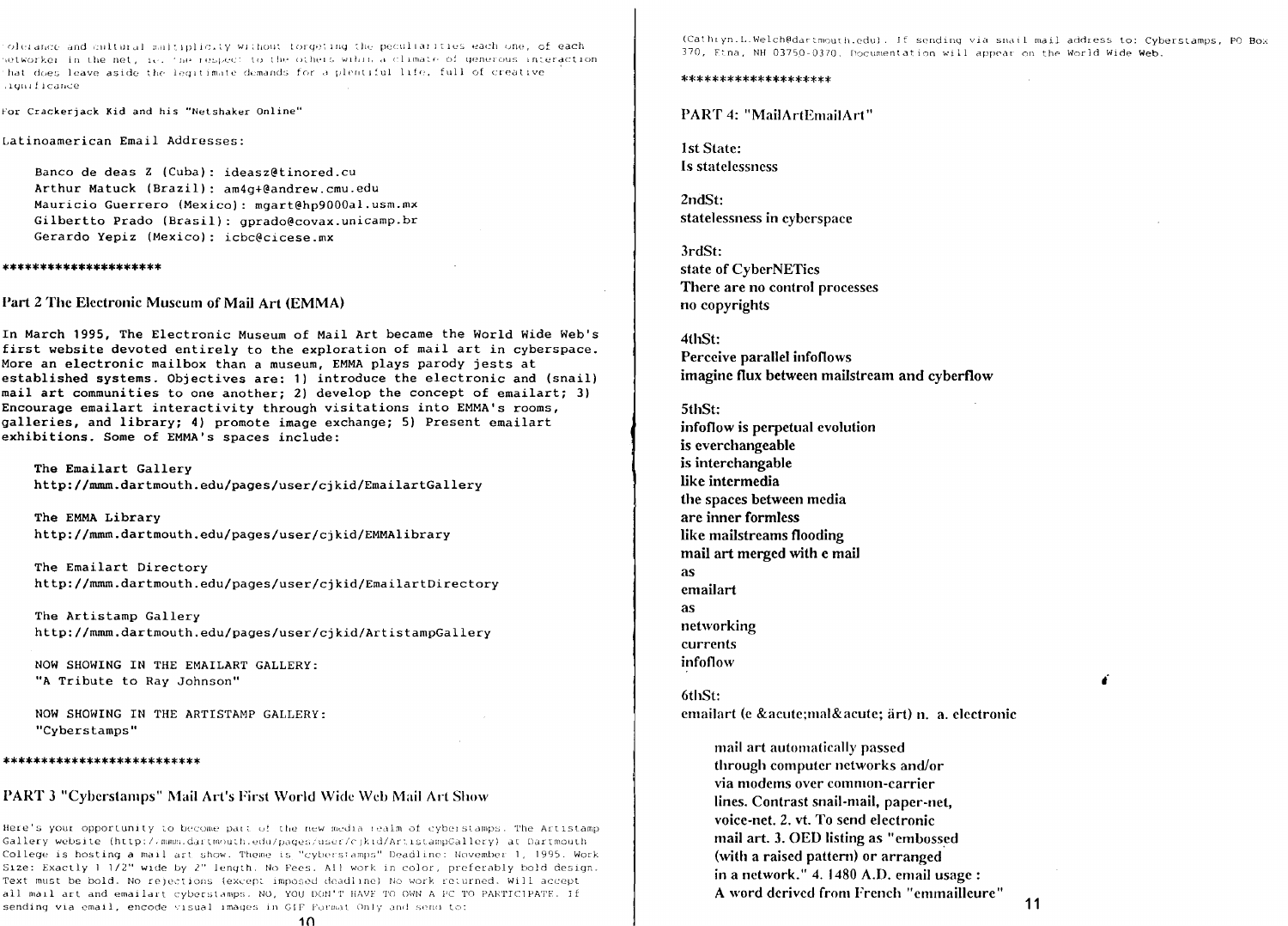## NETWORK!

7thSt: The moment has come to declare mail art has a little to do with mailed messages and a lot to do with messengers

8thSt: Letting go is a radical act

#### 9thSt:

The international post is not the medium The internet is not the medium If artists control mediums, ie. sculpture, painting, etc. How does anybody control mailflow? Do artists rule postal rates? And who controls cyberspace? (See 3rdSt) Mail artists "control" their work before it is mailed "Most (mail) artists and the public seem to have lost themselves in the game. They have come to think that making Mail Art means producing therefore...

10thSt: mail art is emailart, sometimes emailart is mail art, sometimes

#### \*\*\*\*\*\*\*\*\*\*\*\*\*\*\*\*\*\*\*\*\*\*\*\*

Part 5: **Cyberstamps: A Neologism** Crackerjack Kid/Chuck Welch

1: In cyberspace:

1.1) Cyberstamps are stamps

1.2) Cyberstamps aren't rubberstamps

1.3) Cyberstamps are stamps without paper

1.4) Cyberstamps are stamps without perfs

1.5) Cyberstamps are stamps without tears

1.6) Cyberstamps are stamps without thins

1.7) Cyberstamps are stamps without glue  $12$  1.8) Cyberstamps are stamps without watermarks

1.9) Cyberstamps are stamps without inks

1.10) Cyberstamps are stamps without cancellations

1.11) Cyberstamps are stamps without hinges

Cyberstamps breathe like ether

A download purge spirit to matter Cyberstamps materialize

and  $\ldots$ 

choices dictate:

(a) paper color (b) paper size (c) paper weight (d) paper texture (e) paper smell  $(f)$  ink color  $(q)$  ink chroma (h) ink opacity (i) ink texture (i) ink smell (k) paper with glue (l) paper without glue (m) paper with perforations (n) paper without perforations (o) cancellations (p) watermarks  $(q)$  tears (r) thins

All can be arranged during or after download random access

2: Cyberstamps are artiststamps in cyberspace

3: Cyberstamps are electronic bits and bytes, cancelled, altered, downloaded and uploaded, scanned, and faxed - cyberstamps are processed, exchanged, bartered, digitized, encoded, decoded, detourned, and layered.

 $4:$ Lick a cyberstamp? Tear a cyberstamp? Perf a cyberstamp?

π,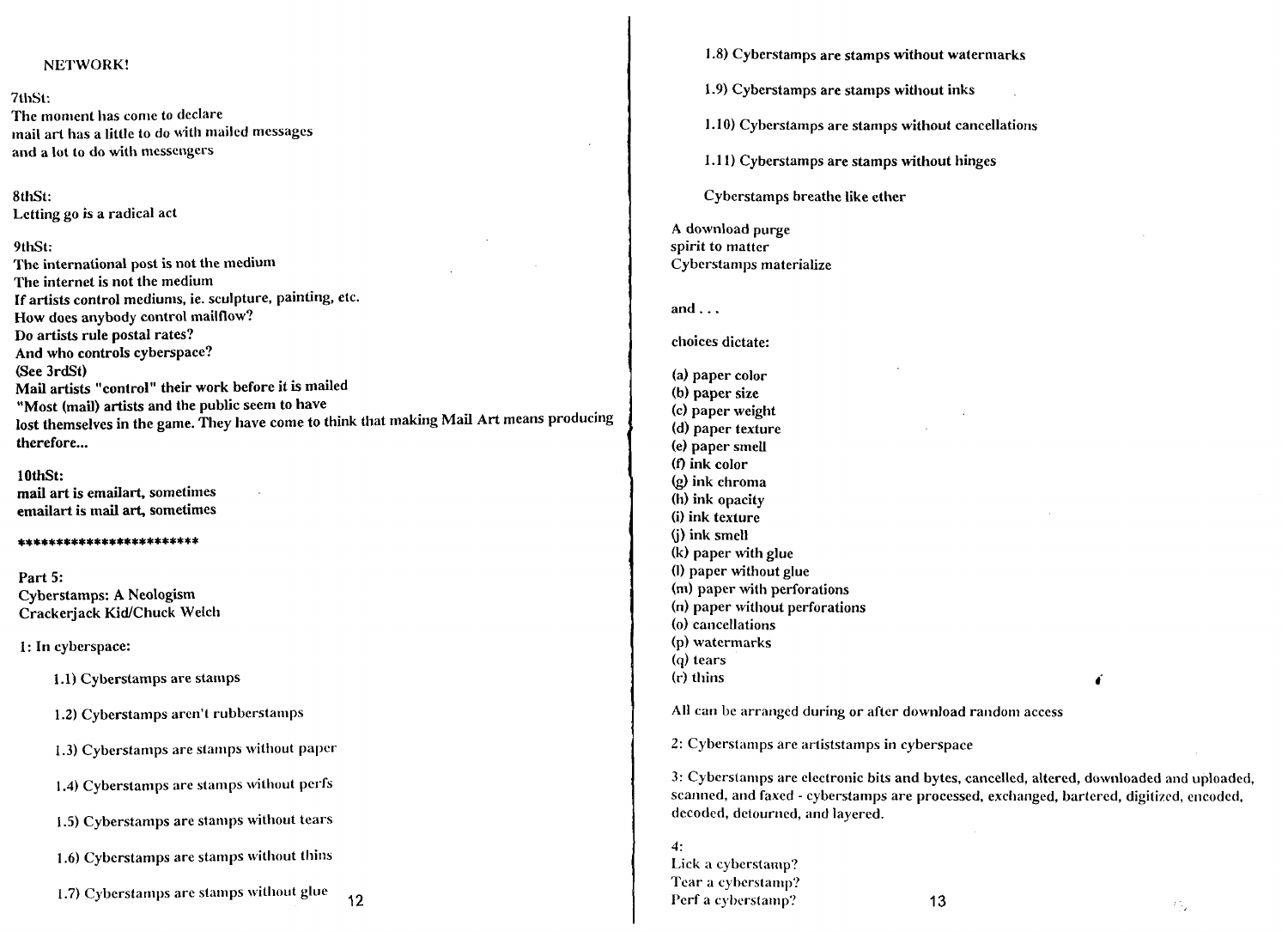Print a cyberstamp? Why not? Perform in. Cyberia. Lick and Let

Live

 $5:$ Artistamps: faux post Cyberstamps: faux post sublime Neither long for realms of real. Definitive posts **Commemorative Posts** Revenue issues are bourse and purse eschew

#### $6:$

Perforation nubs are hacker nerds

### $7:$

What is authenticity? Are stamps like mirrors? Artistamps are mirrors Cyberstamps mirror mirrors Which is true left, true right? Which is genuine? Which is error, freak, oddity? Who holds mirrors? Artist's glass and tong hinge the tongue stickless stamps no gum to flame the fat caw  $8:$ 

14 What is authentic value?

good? very good? excellent? superb? Centered image very fine in catalogues by scotty dogs shifting counterfeit blackjacks upside down jennys vellow errors and hybrid freaks cybersnakes, virustamps, hyperstamps strike in coils lurk in strips. hang in pairs spit saliva lick at own risk  $9:$ **BEWARE!** leering blackholes browsers are vouyers

10: It is the realm of imagination that governs the unorthodox, ephemeral aesthetic of artistamps created by mail artists and emailartists.

 $11:$ To be continued

as concept as process as all ways, cyberstamps

servers are predatory

crackerjack kid

\*\*\*\*\*\*\*\*\*\*\*\*\*\*\*\*\*\*\*\*\*\*\*\*

£

Part 6 NETWORKER TELENETLINK 1995

THE MAIL ART CONGRESS BODY LEFT IN 1992/A SPIRIT NETWORKS NOW/THE SPIRIT LIVES IN EVERYONE/WE MET-A-NETWORK INFANT/A MEDIA-CHILD WAS BORN/TELENETLINK IS ITS NAME/IT LIVES IN NETLAND NOW/THE FUTURE OF THE NETWORKER IS TELENETLINKED/MAIL ART IS EMAILART/FAXMAIL ART/EMBRACE THE CHILD/TELENETLINK IN '95!

#### **OPEN OBJECTIVES**